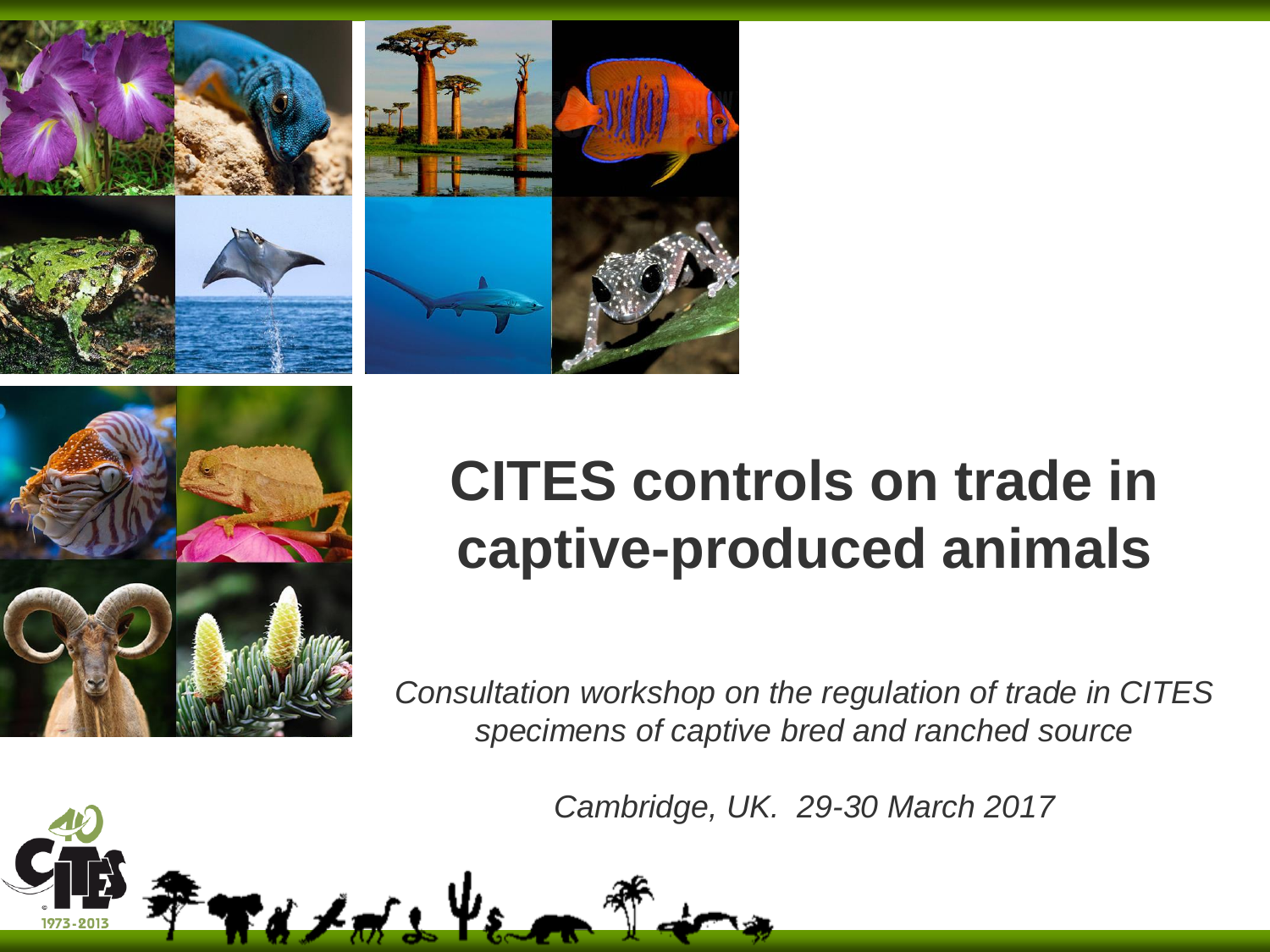#### **Source codes**

- C Animals bred in captivity
- D Appendix-I animals bred in captivity [and plants artificially propagated] for commercial purposes for registered facilities
- R Ranched specimens: specimens of animals reared in a controlled environment, taken as eggs or juveniles from the wild, where they would otherwise have had a very low probability of surviving to adulthood;
- F Animals born in captivity (F1 or subsequent generations) that do not fulfil the definition of 'bred in captivity', as well as parts and derivatives thereof.

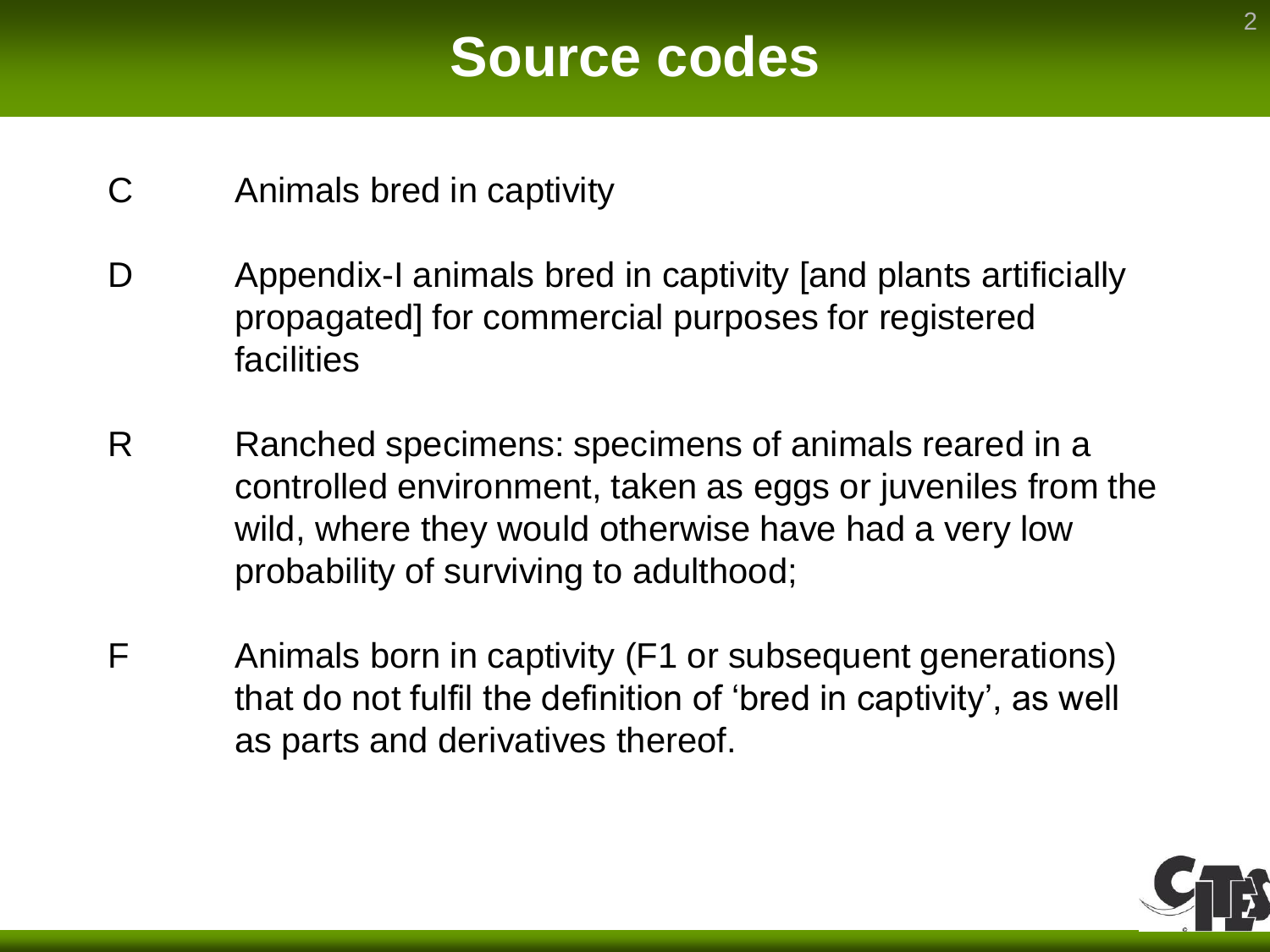### **International trade – changing sources**

| <b>Proportion of commercial trade in</b><br>animals reported to CITES | 1975-1989 | 2000-2012 |
|-----------------------------------------------------------------------|-----------|-----------|
| <b>Wild source</b>                                                    | 96%       | 42%       |
| <b>Captive-produced sources</b>                                       | $4\%$     | 58%       |

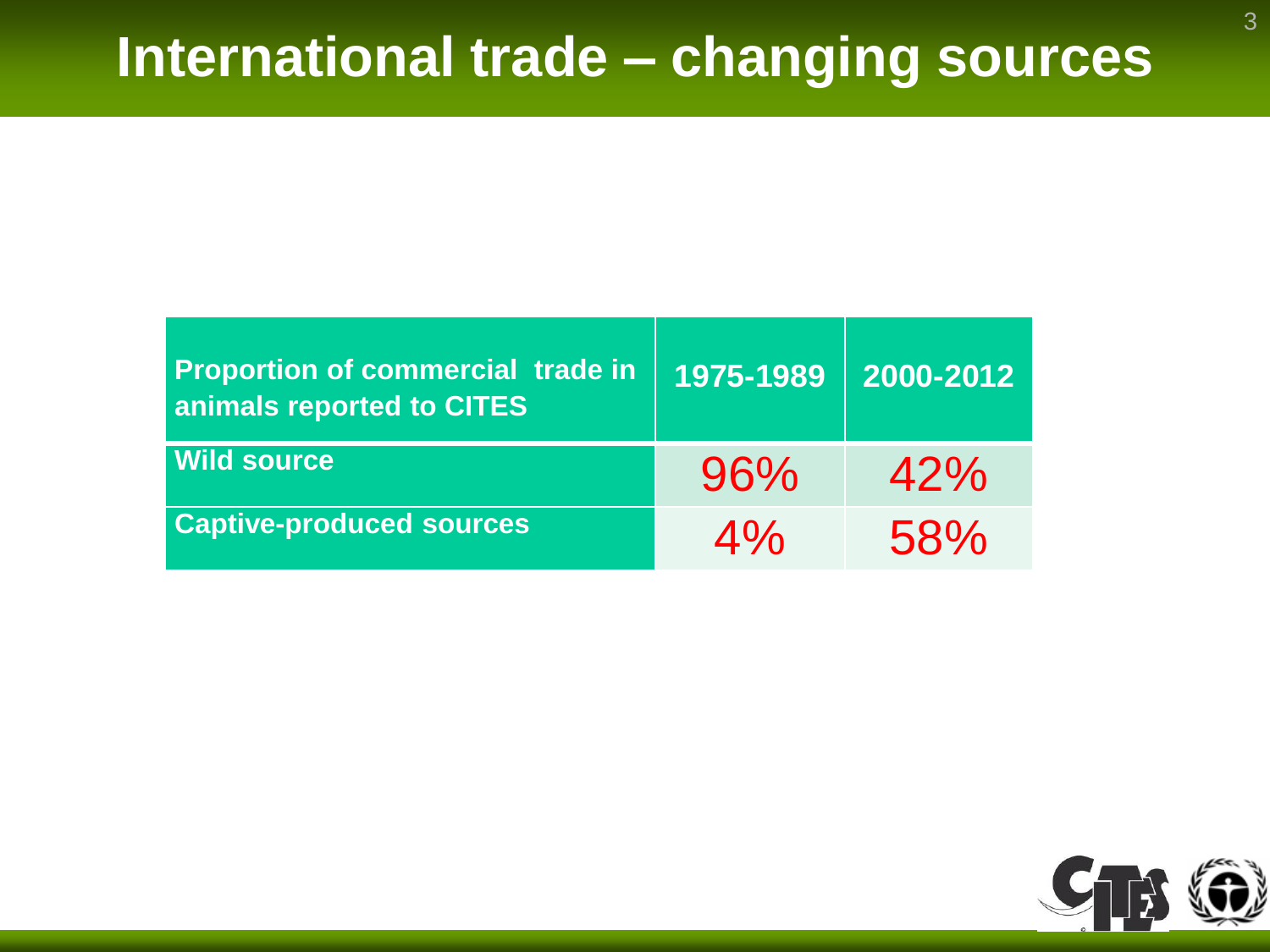### **Bred in captivity**

- Special provisions for trade in animals bred in captivity [and plants artificially-propagated]
- Definition of "bred in captivity"



*\* Live, dead, parts, and derivatives*

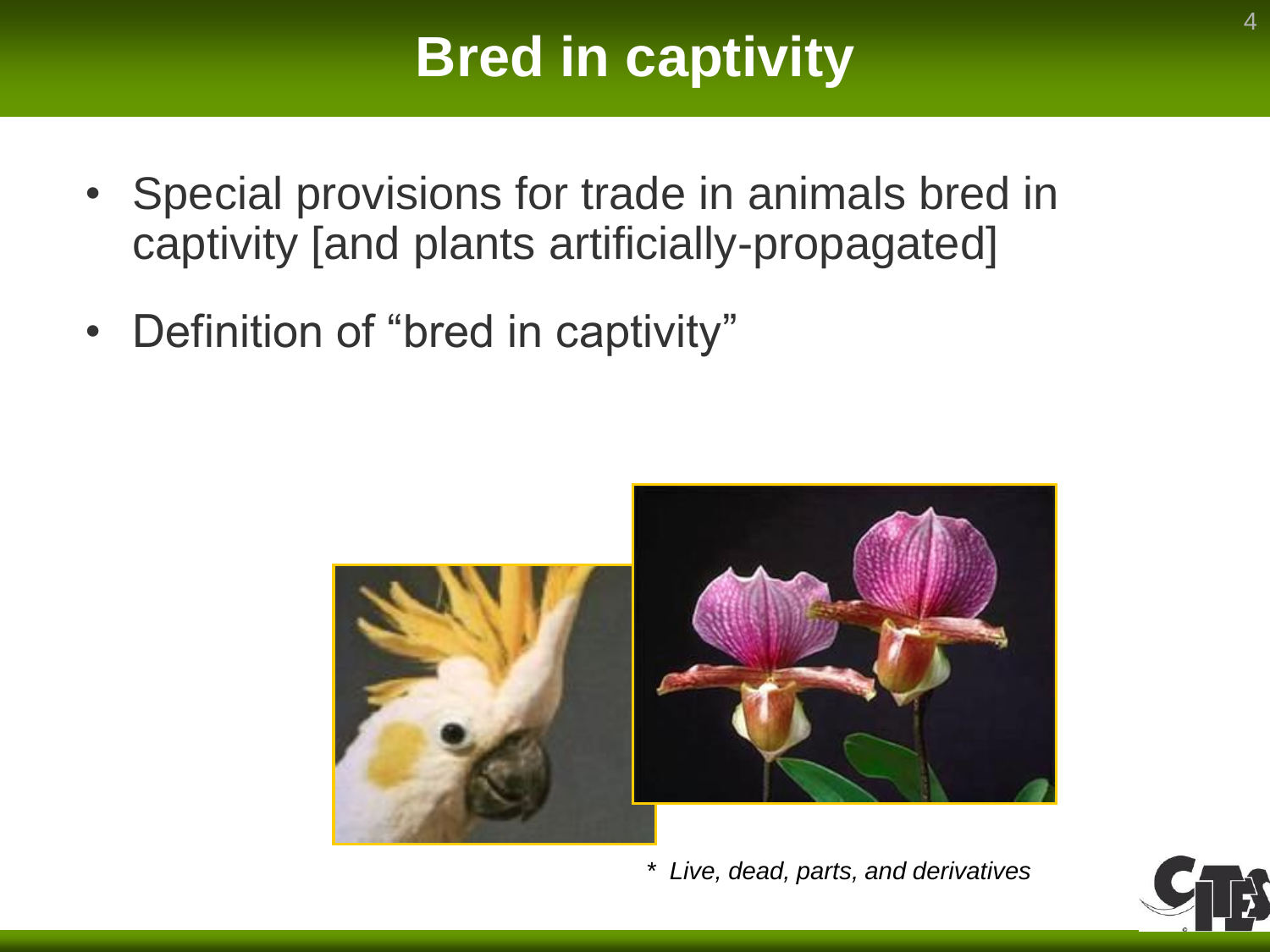## **Captive-breeding of Appendix I species for commercial purposes**

- Article VII contains two special provisions which must be applied separately:
	- Paragraph 4:
		- Appendix I captive-bred animal specimens produced for commercial purposes can be traded under the provisions of Article IV ('deemed to be a species included in Appendix II')



5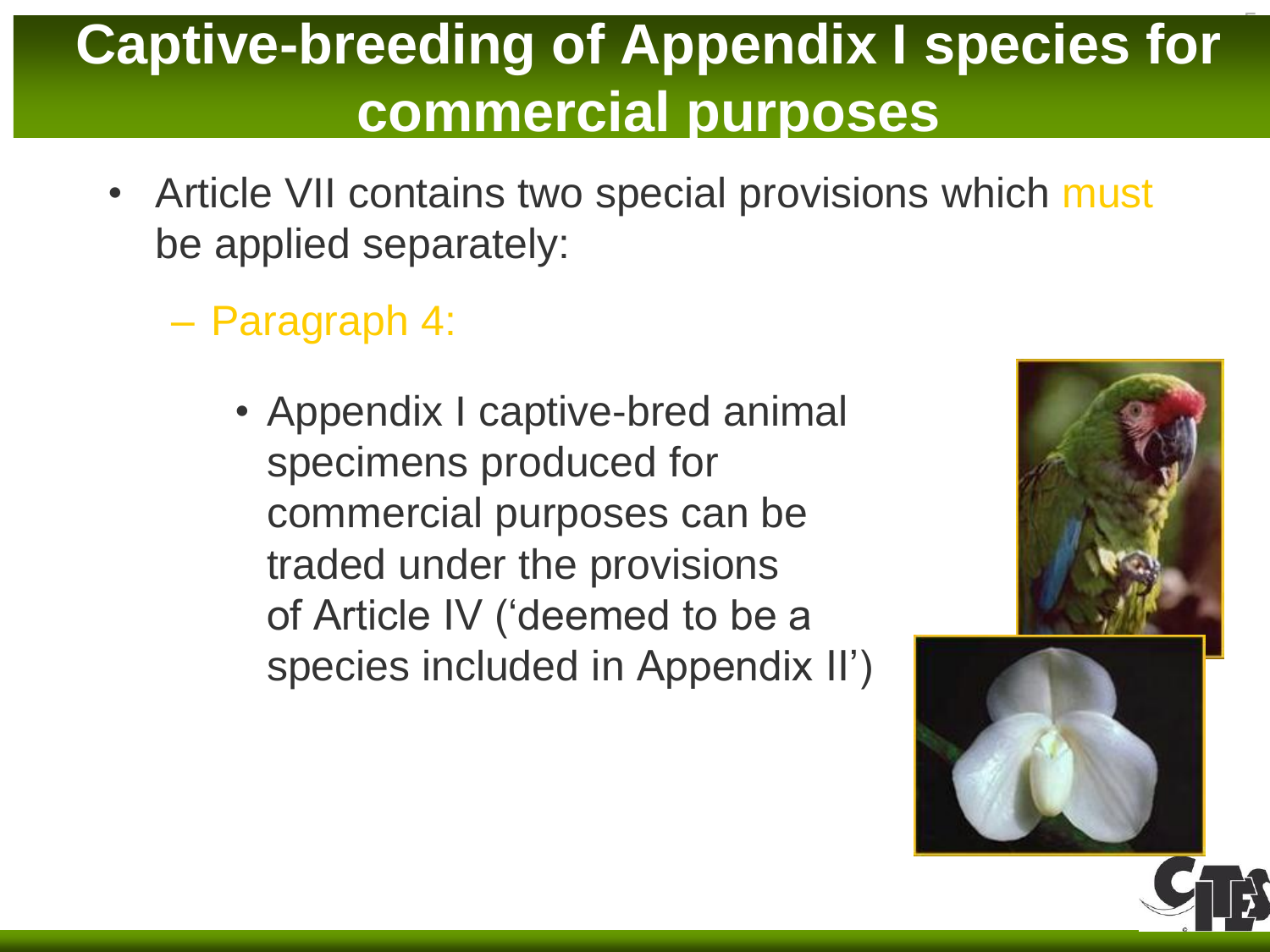#### **Captive-breeding generally**

#### – Paragraph 5:

• If a Management Authority is satisfied that a specimen of an Appendix II or III species has been captive-bred for any purpose or an Appendix-I specimen has been bred for noncommercial purposes, a certificate stating this can be accepted

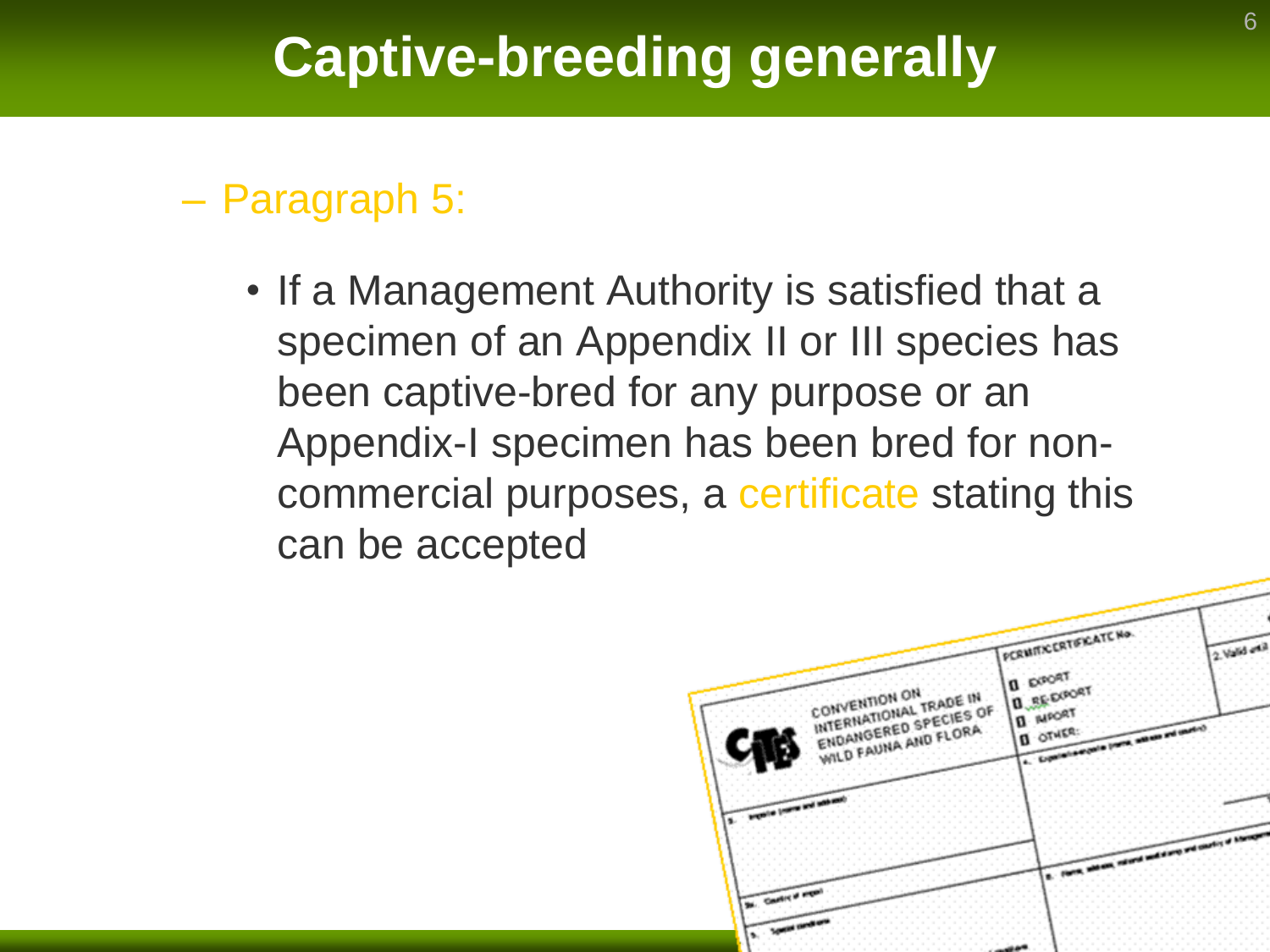#### **Definition of bred in captivity**

The definition of 'bred in captivity' [in Resolution Conf. 10.16 (Rev.)] applies to all animal species in all three Appendices, whether they are bred for commercial or for non-commercial purposes

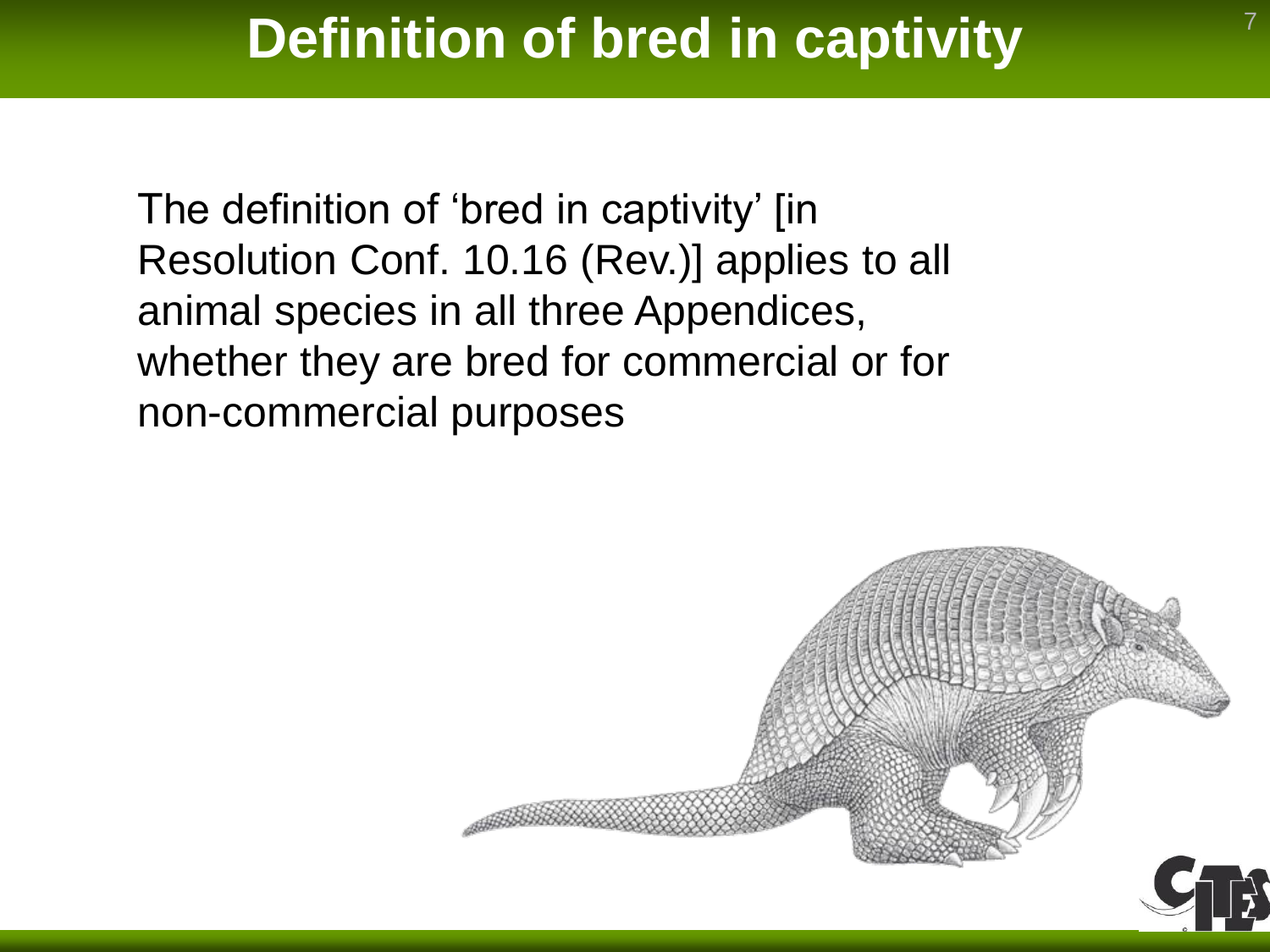## **Definition of 'Bred in Captivity'**

Criteria on:

- Qualities of the "controlled environment" where the specimens are bred
- Qualities of the "breeding stock" used for reproduction
	- Legal origin
	- Degree of self-containment
	- Production (F1, F2....)

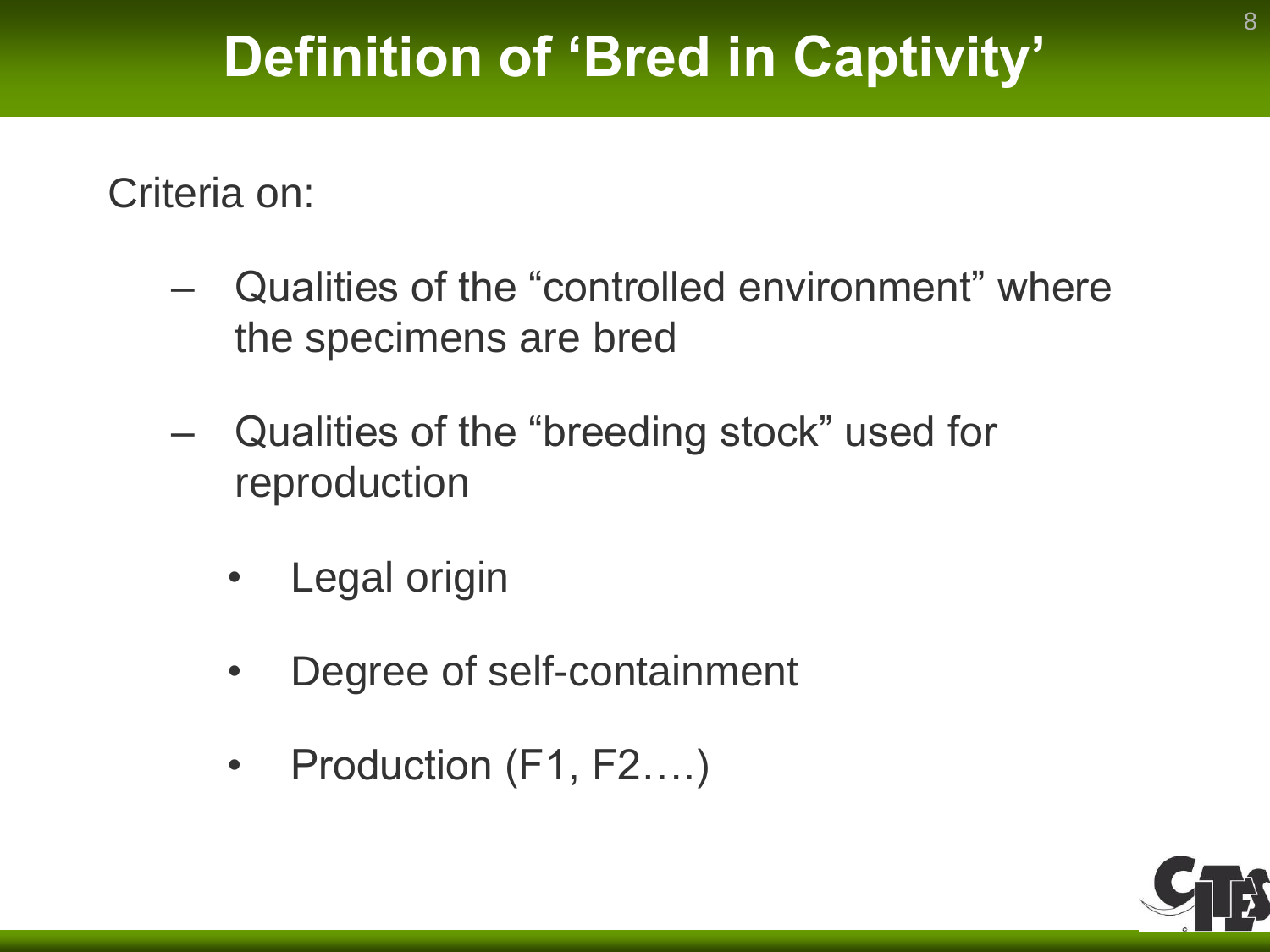# **Marking of specimens bred in captivity**

- trade in specimens bred in captivity should be permitted only if the specimen is marked in accordance with Resolutions on marking (with details included on the permit/certificate)
	- Live animals: microchip transponders (without excluding other methods…)
	- Crocodilian skins: tags
	- Caviar from sturgeons: non-reusable labels
	- Breeding stock, offspring and specimens of registered commercial captive breeding facilities: bands, tags, transponders, branding **etc**

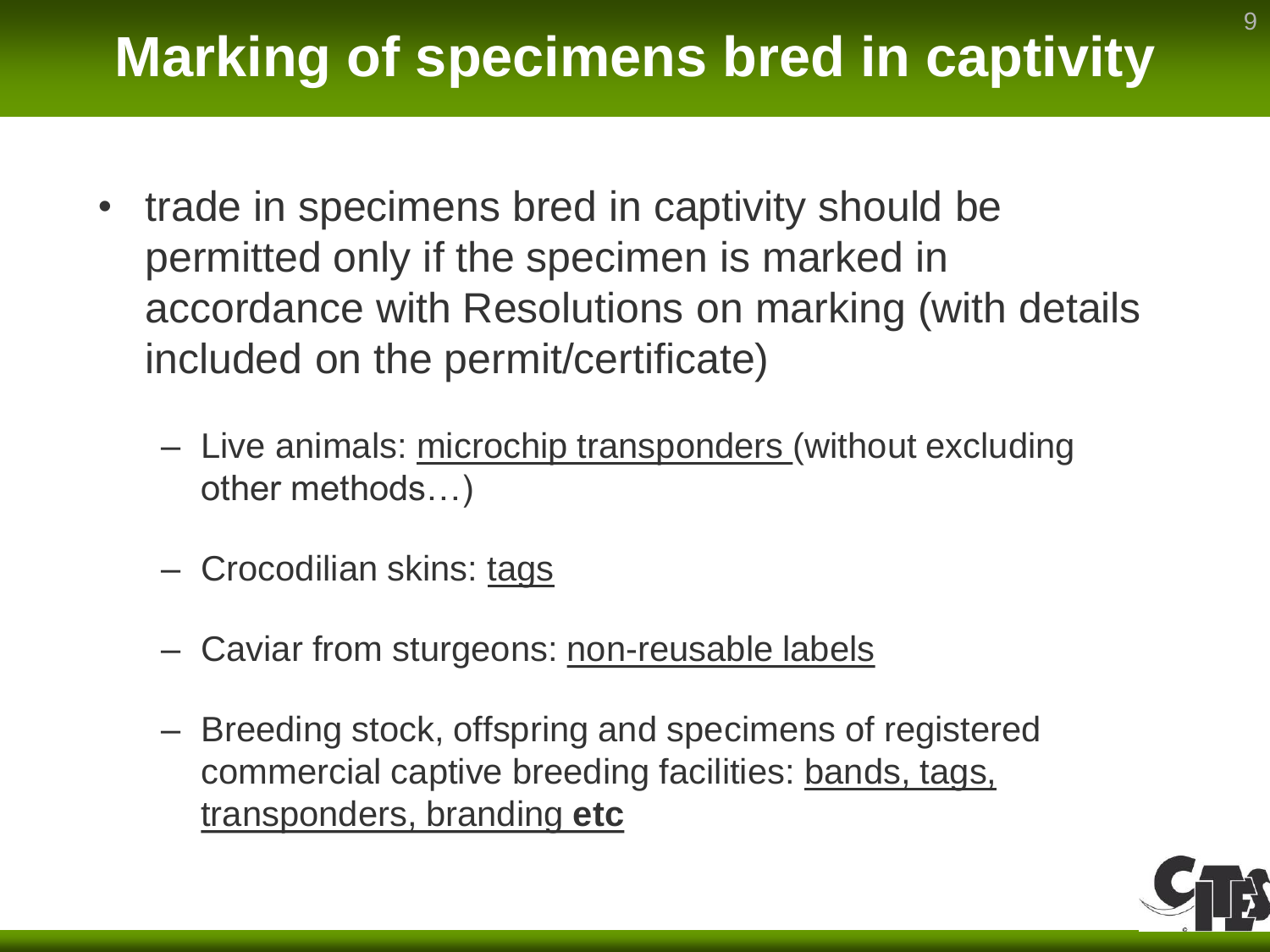## **Captive breeding – who checks?**

- Management Authority of the State of export [Article VII.5]
- Scientific Authority to review all applications under Article VII. 4 or 5, and advise its Management Authority if the facility meets the criteria for 'bred in captivity' [Resolution Conf. 10.3].

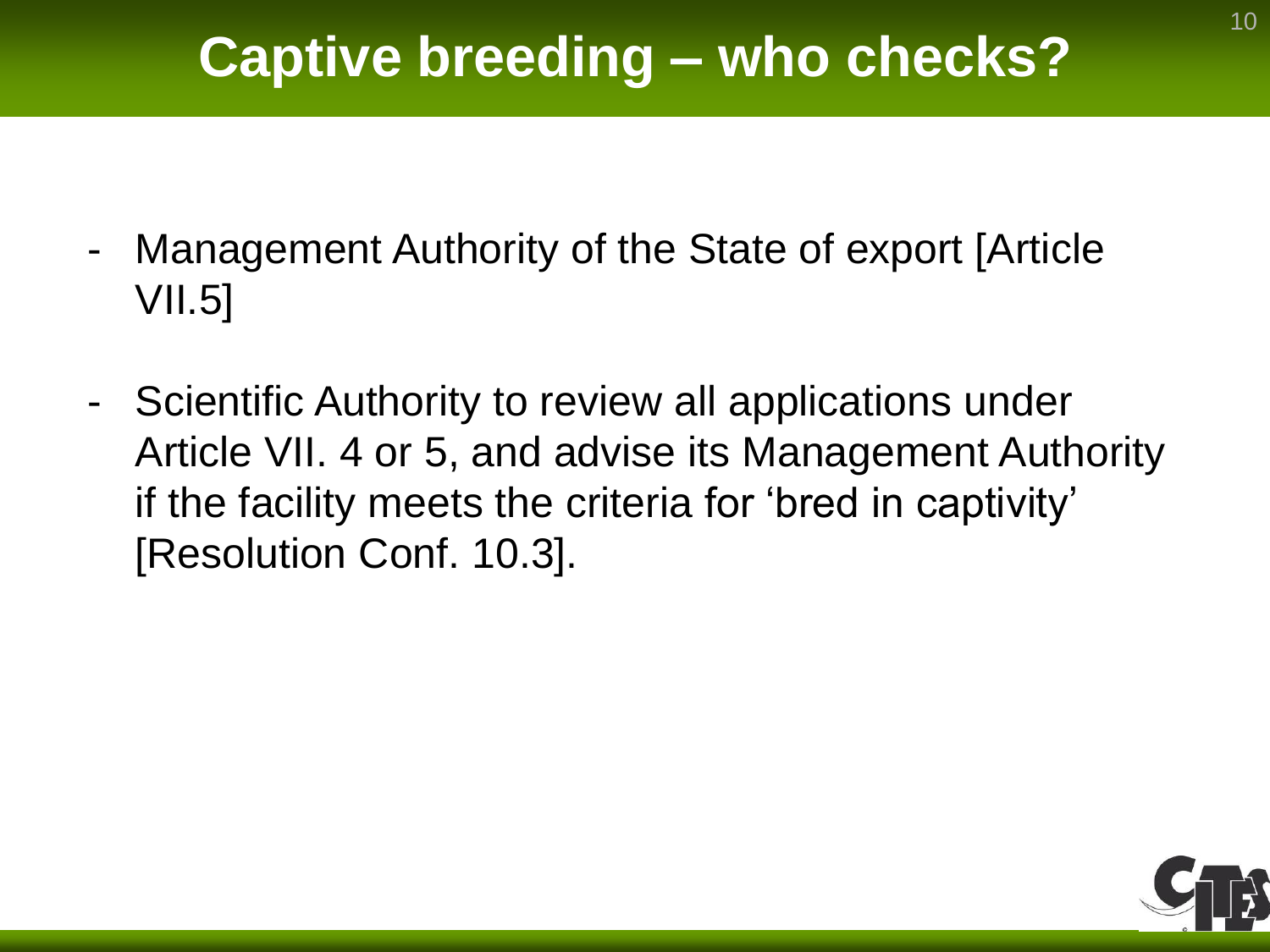## **Captive-breeding of Appendix I species for commercial purposes**

- Article VII paragraph 4:
	- Appendix I captive-bred animal specimens produced for commercial purposes can be traded under the provisions of Article IV ('deemed to be a species included in Appendix II')



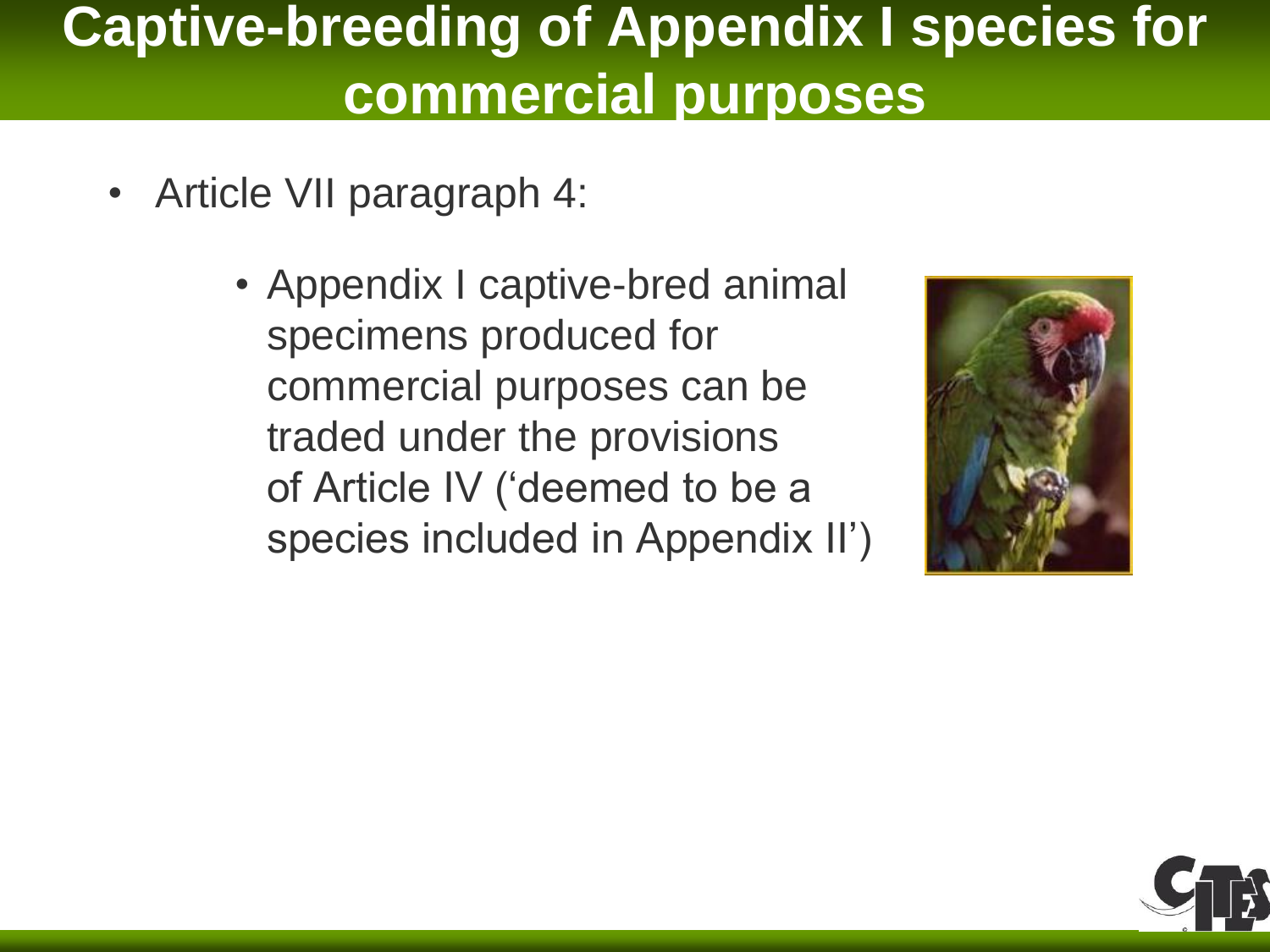### **Registering operations breeding Appendix I**  12 **species in captivity for commercial purposes**

- Article VII, paragraph 4 special provisions can only be used by registered operations
- 'bred in captivity for commercial purposes' = bred to obtain economic benefit, whether in cash or otherwise, where the purpose is directed toward sale, exchange or provision of a service or any other form of economic use or benefit.

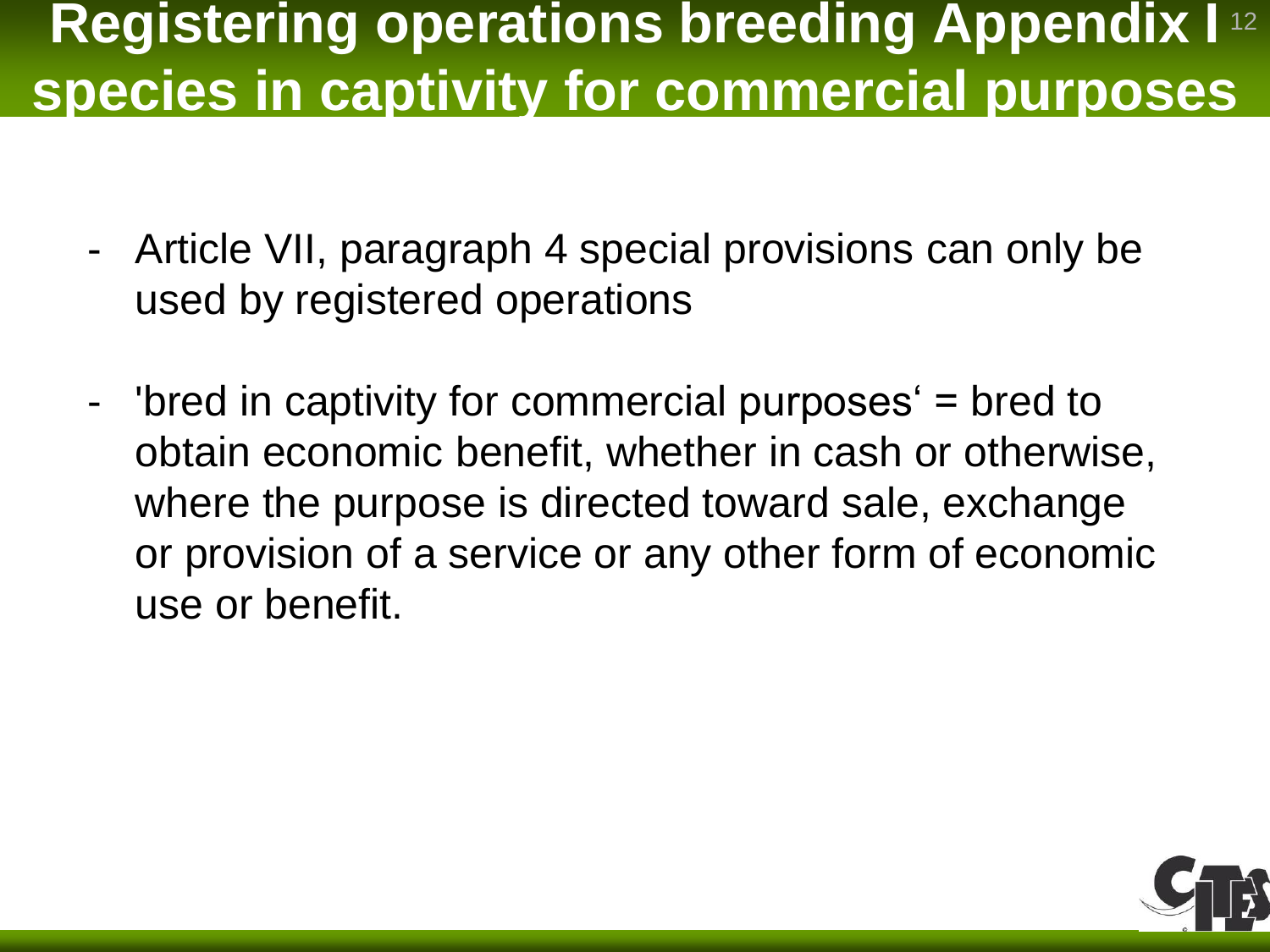### **Registering operations breeding Appendix I**  13 **species in captivity for commercial purposes**

- Management Authority provides full details of many aspects of the operation to the Secretariat.
- Secretariat reviews and publishes in Notification to the Parties
- Parties have 90 days to object
- Secretariat refers to Animals Committee
- Animals Committee comment on the objection within 60 days.

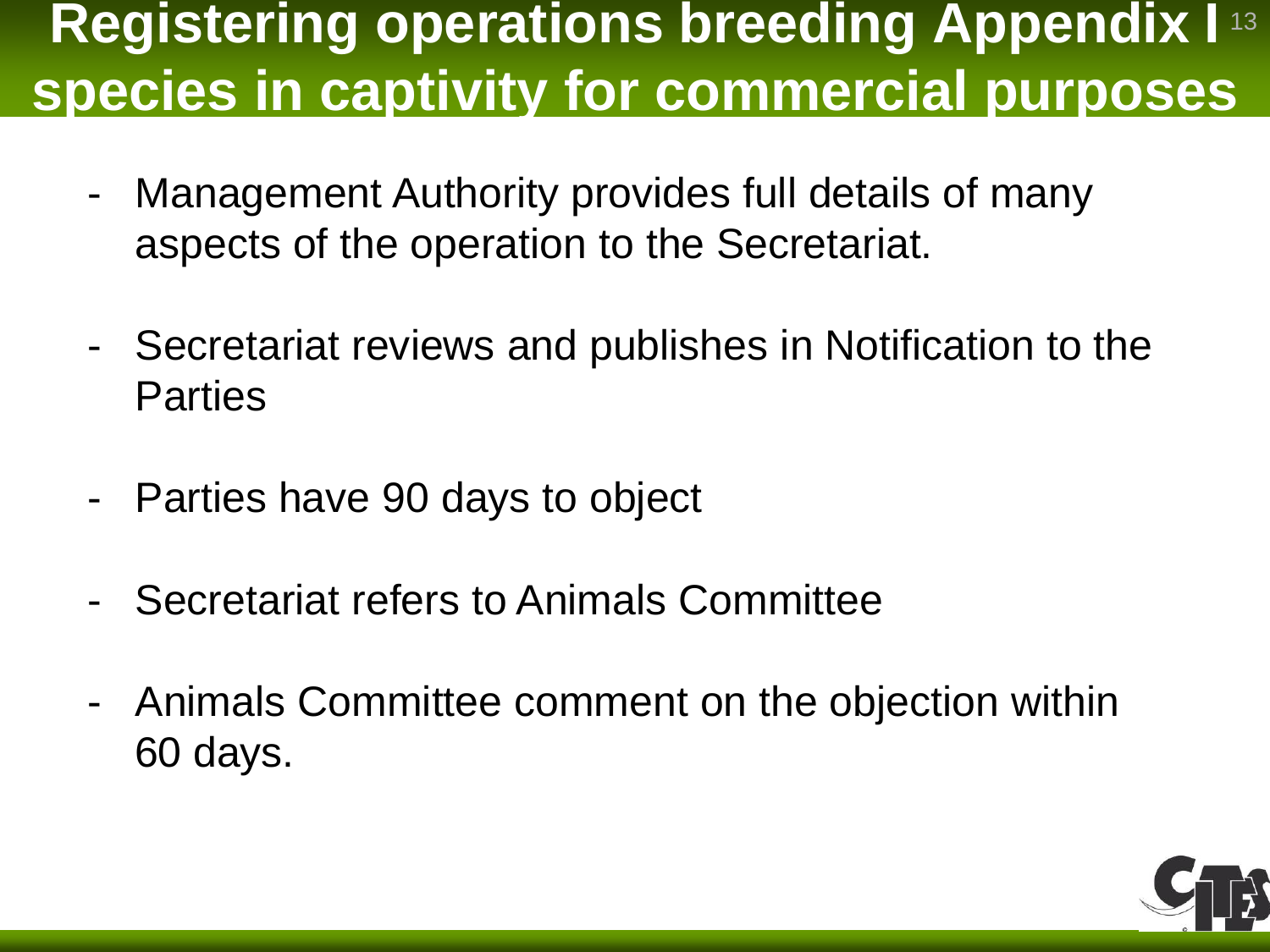## **Registering operations breeding Appendix I**  14 **species in captivity for commercial purposes**

- Secretariat forwards Animals Committee comments to Parties concerned - further 30 days for resolution of the identified problem(s)
- If the objection is not withdrawn or the identified problem(s) not resolved, Secretariat refers to Standing **Committee**
- Standing Committee finds:
	- objection trivial or ill-founded: registration accepted
	- objection justified: review response of applying Party and decide what action to take

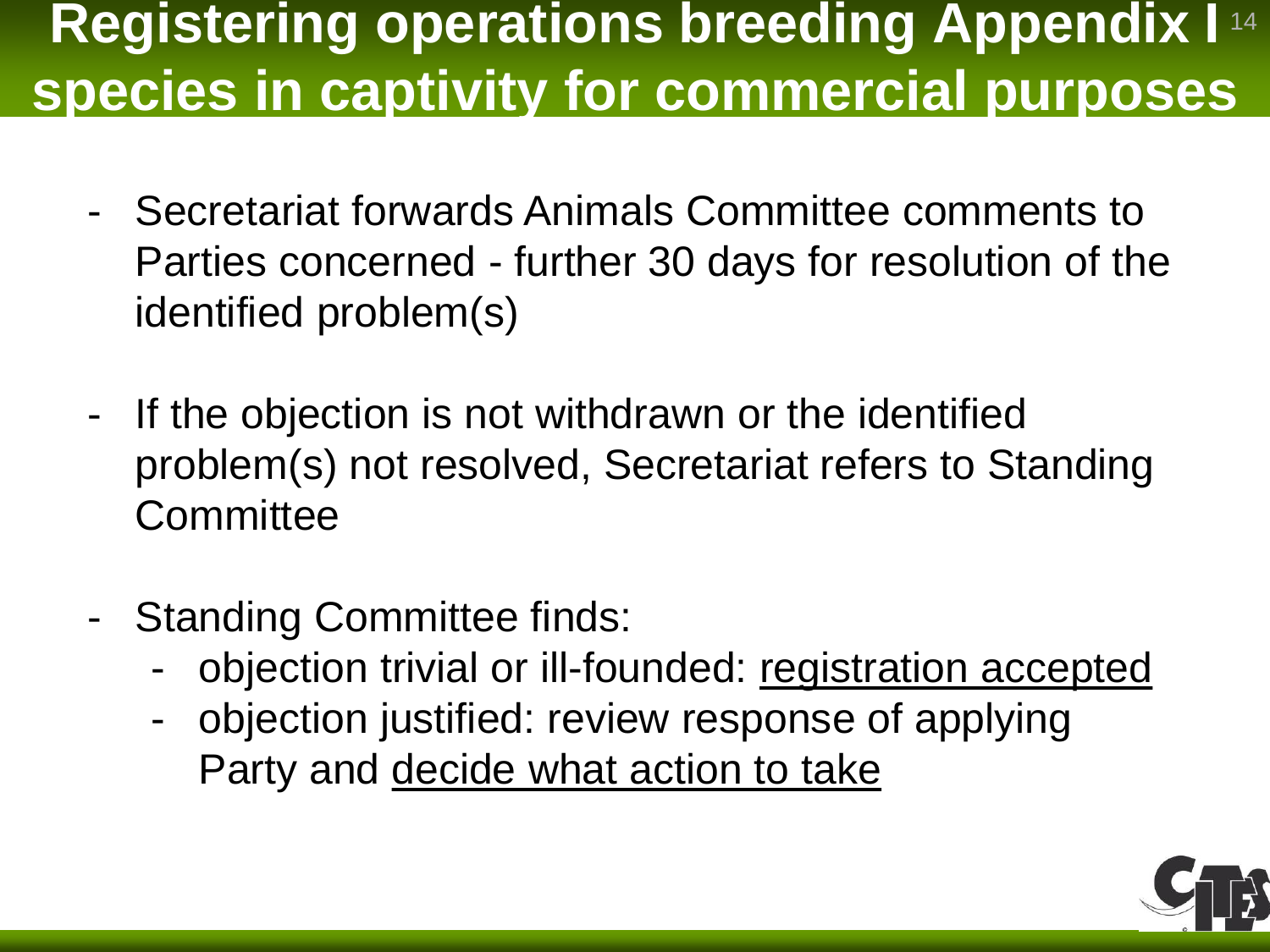### **Appendix-I species in Registered of Commercial Captive Breeding Operations**

- Mammals:
	- *Acinonyx jubatus* (1/1)
- Reptiles:
	- *Alligator sinensis* (1/2)
	- *Astrochelys radiata* (1/1)
	- *Crocodylus acutus* (2/6)
	- *Crocodylus moreletii* (1/3)
	- *Crocodylus niloticus* (3/3)
	- *Crocodylus porosus* (5/25)
	- *Crocodylus rhombifer* (1/1)
	- *Crocodylus siamensis* (3/39)
- Fish:
	- *Acipenser brevirostrum* (1/1)
	- *Panglosianodon gigas* (1/1)
	- *Scleropages formosus* (4/136)

#### Birds:

*Anodorhynchus hyacinthus* (1/1) *Caloenas nicobarica* (1/1) *Cacatua moluccensis* (1/2) *C. haematuropygia* (1/1) *C. sulphurea* (1/1) *Eos histrio* (1/1) *Falco peregrinoides* (3/3) *F. peregrinus* (6/37) *F. rusticolus* (7/35) *Guarouba guarouba* (2/2) *Primolius couloni* (1/1) *Psephotus dissimilis* (1/1) *Tragopan caboti* (1/1)

**(23/306 = different Parties / breeding operations)**



15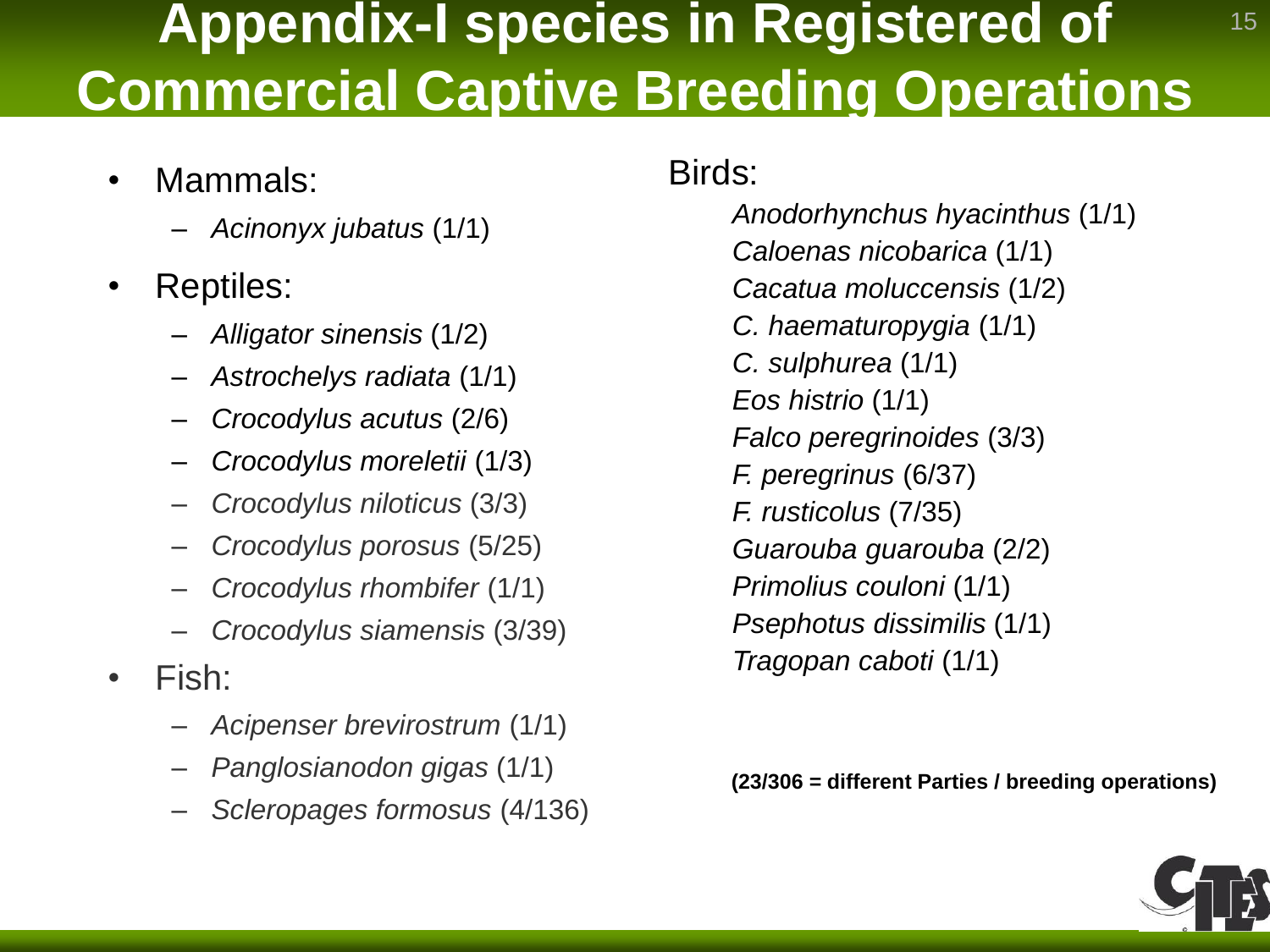|   |                 | <b>Non-detriment</b><br>finding needed? | <b>Legal acquisition</b><br>finding needed? | 'Commercial trade'<br>allowed? |  |
|---|-----------------|-----------------------------------------|---------------------------------------------|--------------------------------|--|
|   |                 |                                         |                                             | X                              |  |
|   |                 | $\boldsymbol{\mathsf{X}}$               | X                                           |                                |  |
| D | $^{\prime}$ II' |                                         |                                             |                                |  |
| R |                 |                                         |                                             |                                |  |
|   | $\mathsf I$     |                                         |                                             |                                |  |
| F |                 |                                         |                                             |                                |  |
|   |                 |                                         |                                             |                                |  |
|   |                 |                                         |                                             |                                |  |
| W |                 |                                         |                                             |                                |  |
|   |                 |                                         |                                             |                                |  |



16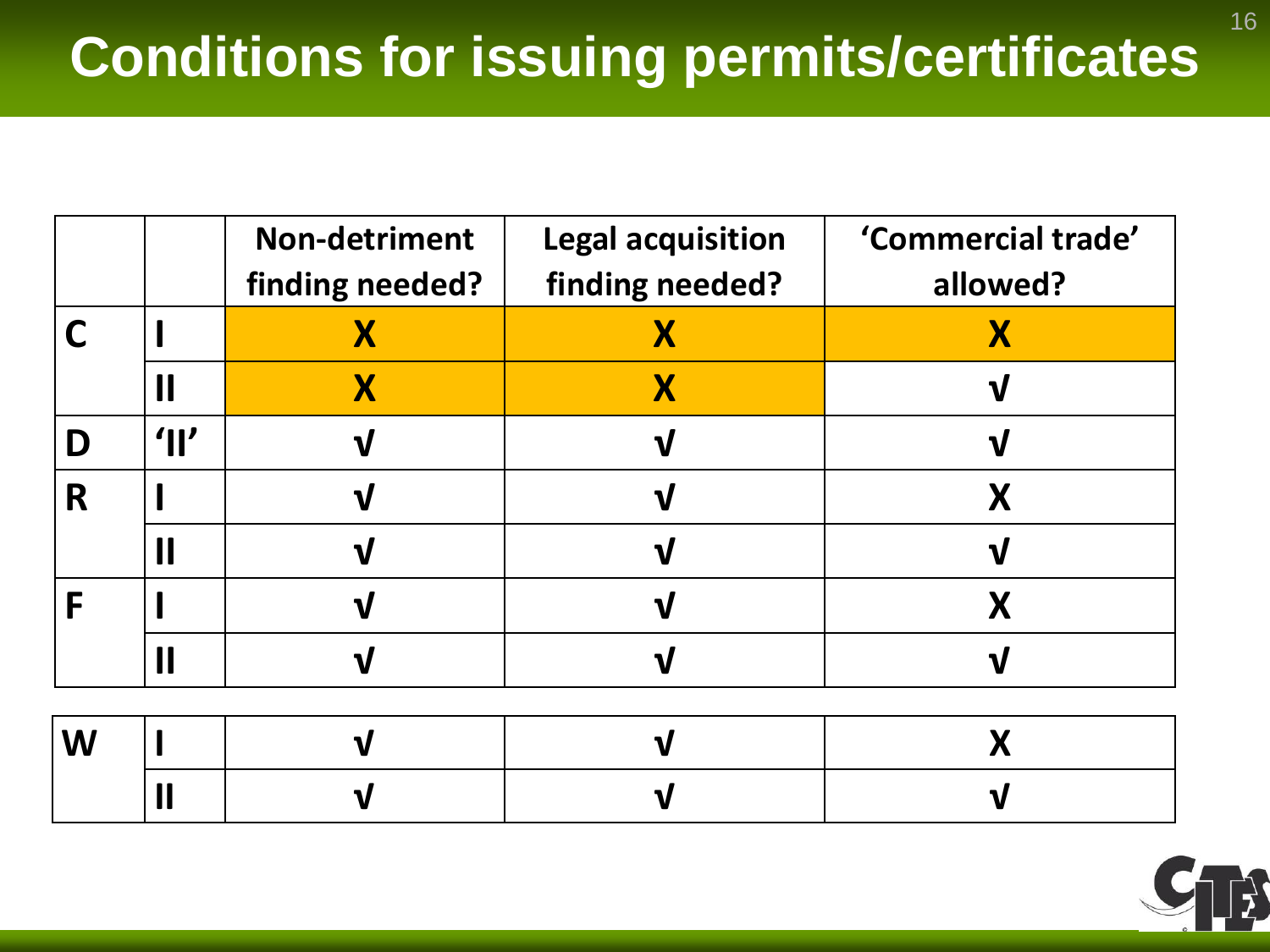### **Concerns about the impacts of incorrect use<sup>17</sup></u> of source codes**

- Over-harvesting
- Illegal trade
- Loss of local community benefits
- Undermining legitimate programmes and businesses
- *In situ* / *ex situ* conservation
- Governance

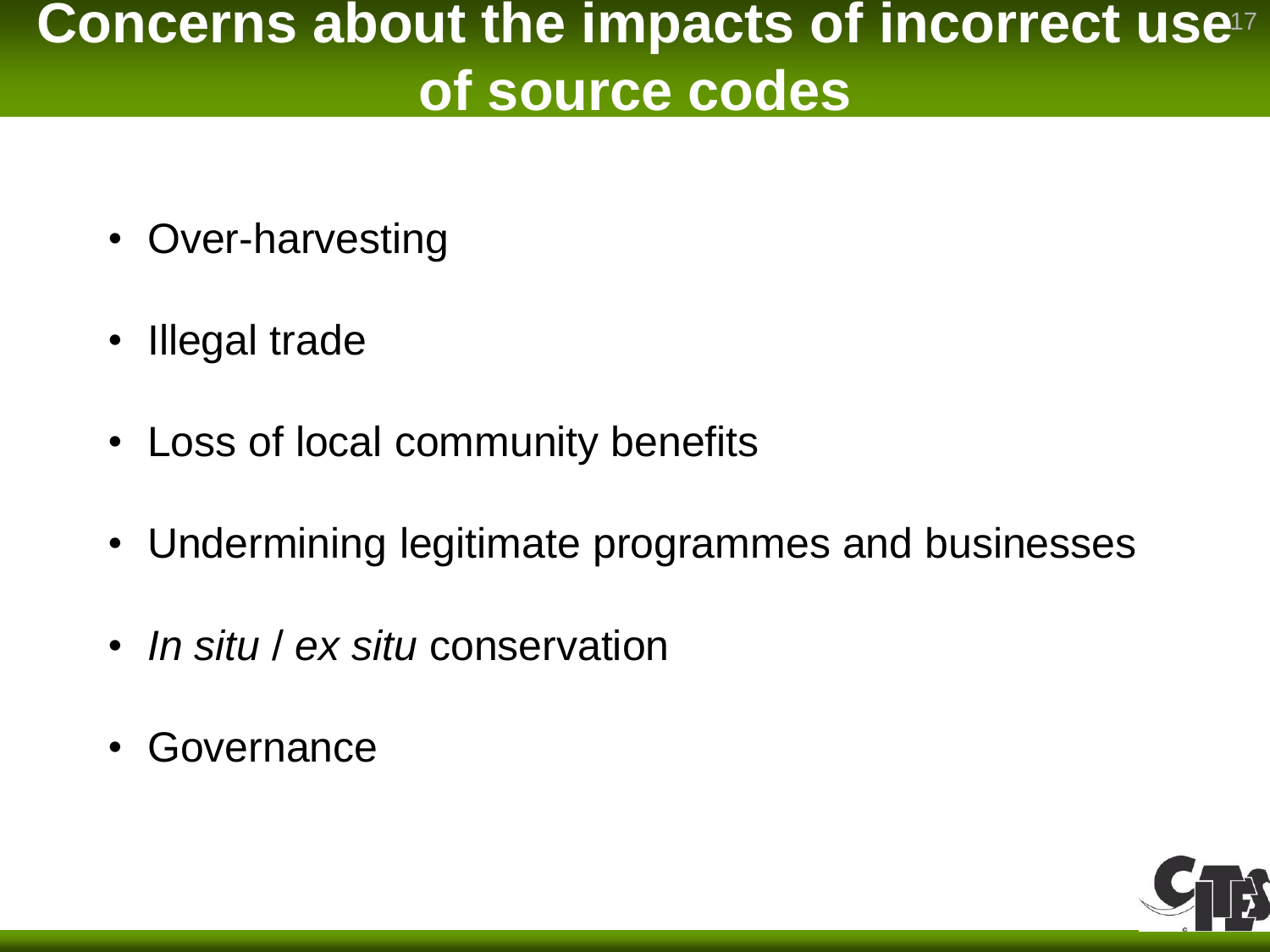#### **Response to concerns**

Resolution Conf. 17.7

- AC review of trade using source codes C, D, F or R (using Secretariat/consultants report)
- AC decide on species-country combinations for review
- AC questions sent to concerned Parties to determine if the correct source codes have been used
- If requested by AC, for some cases, Secretariat commission review of breeding biology and captive husbandry and any impacts of removal of founder stock from the wild

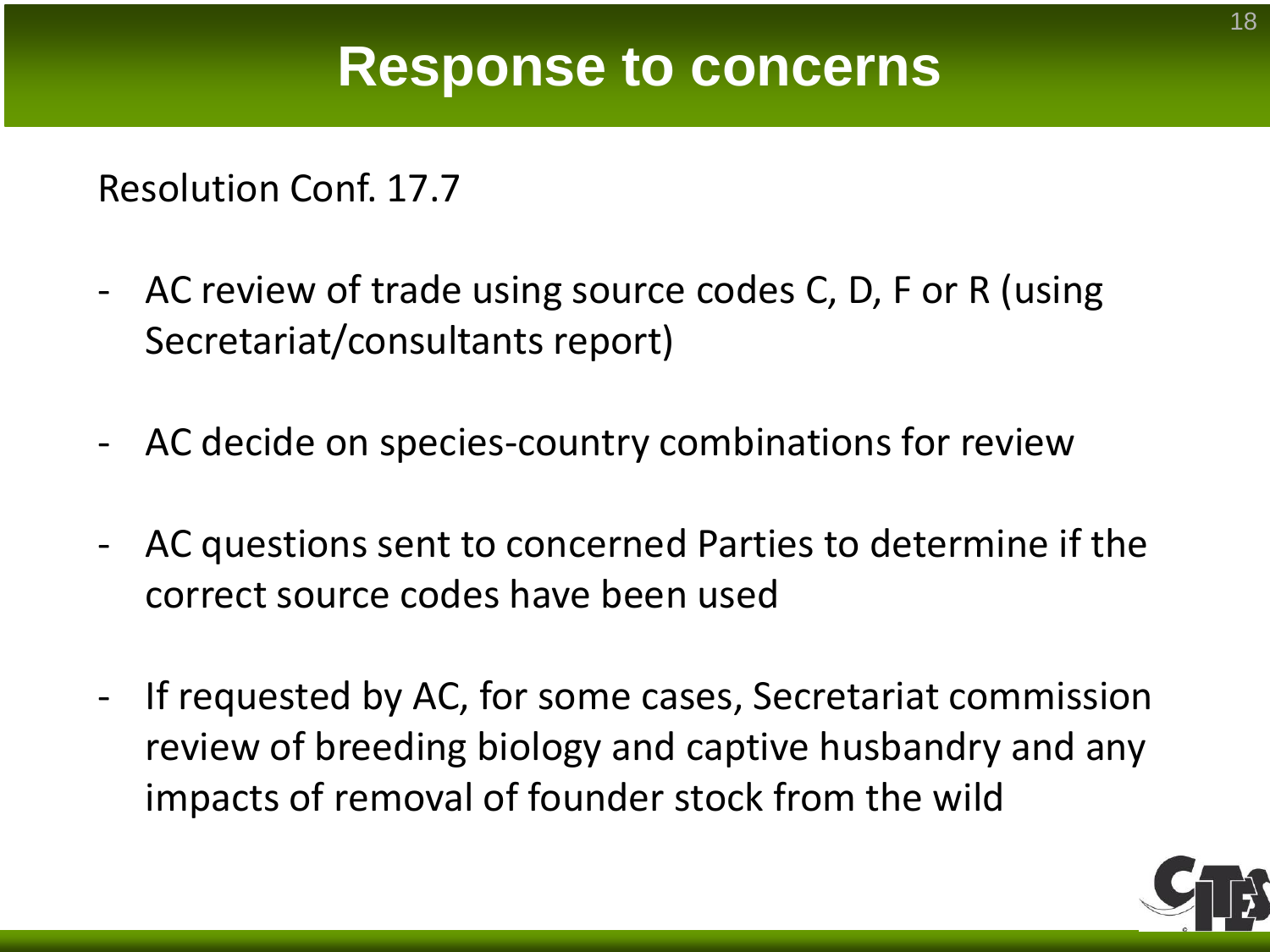Resolution Conf. 17.7 (cont.)

- AC reviews responses from countries to determine if trade is in compliance with Article III and Article IV of the Convention, as well as Article VII, paragraphs 4 and 5.
- If not, AC to formulate draft recommendations to the relevant country to ensure long-term compliance.
- AC draft recommendations referred to SC
- SC agrees what recommendations and guidance to be sent to countries

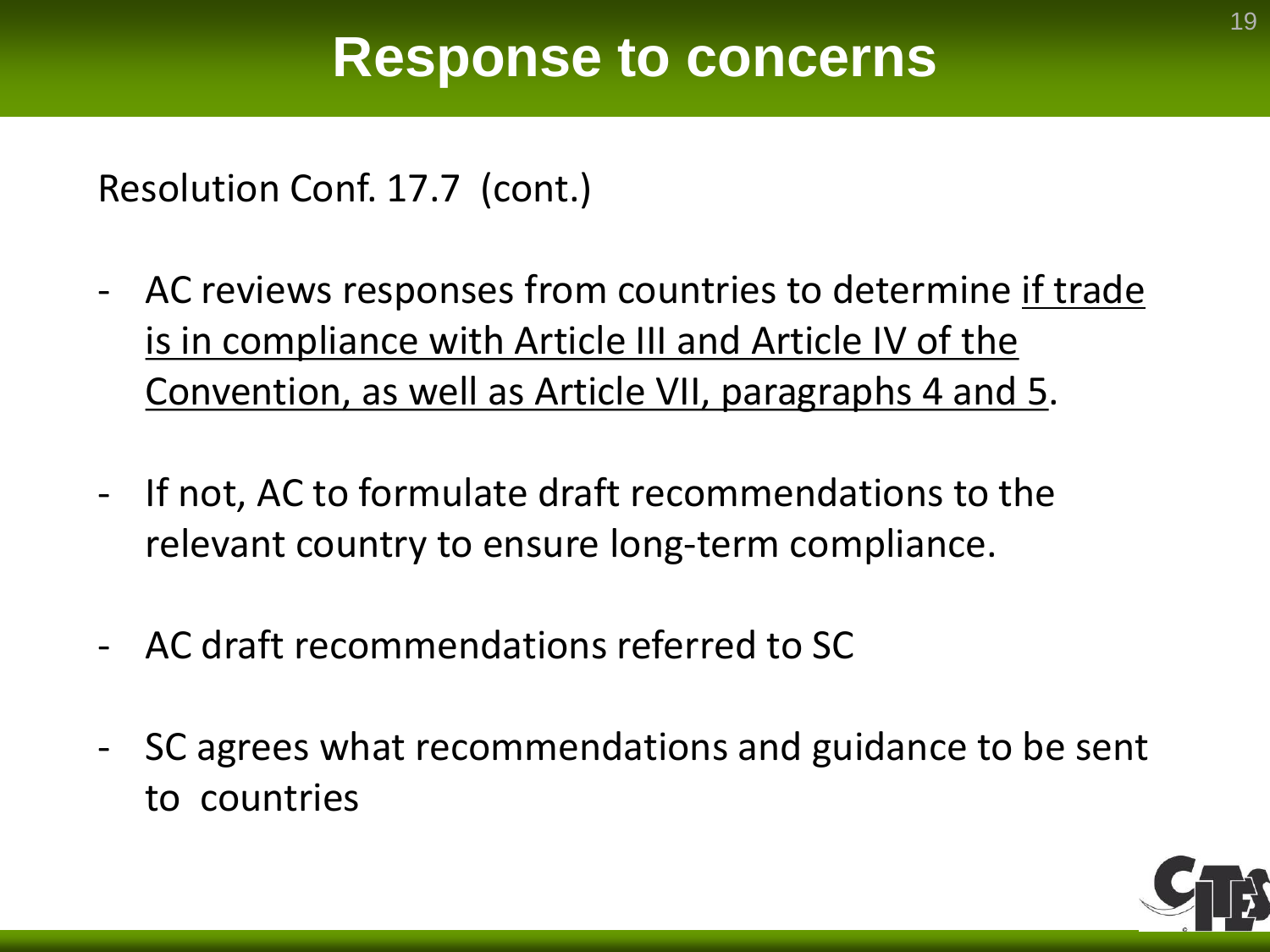#### **Response to concerns**

Resolution Conf. 17.7 (cont.)

- Secretariat, following consultation with SC and AC Chairs to determine whether the recommendations have been implemented.
- If recommendations not met, SC to decide on appropriate actions (can include recommendations to suspend trade in the affected species with the country concerned).

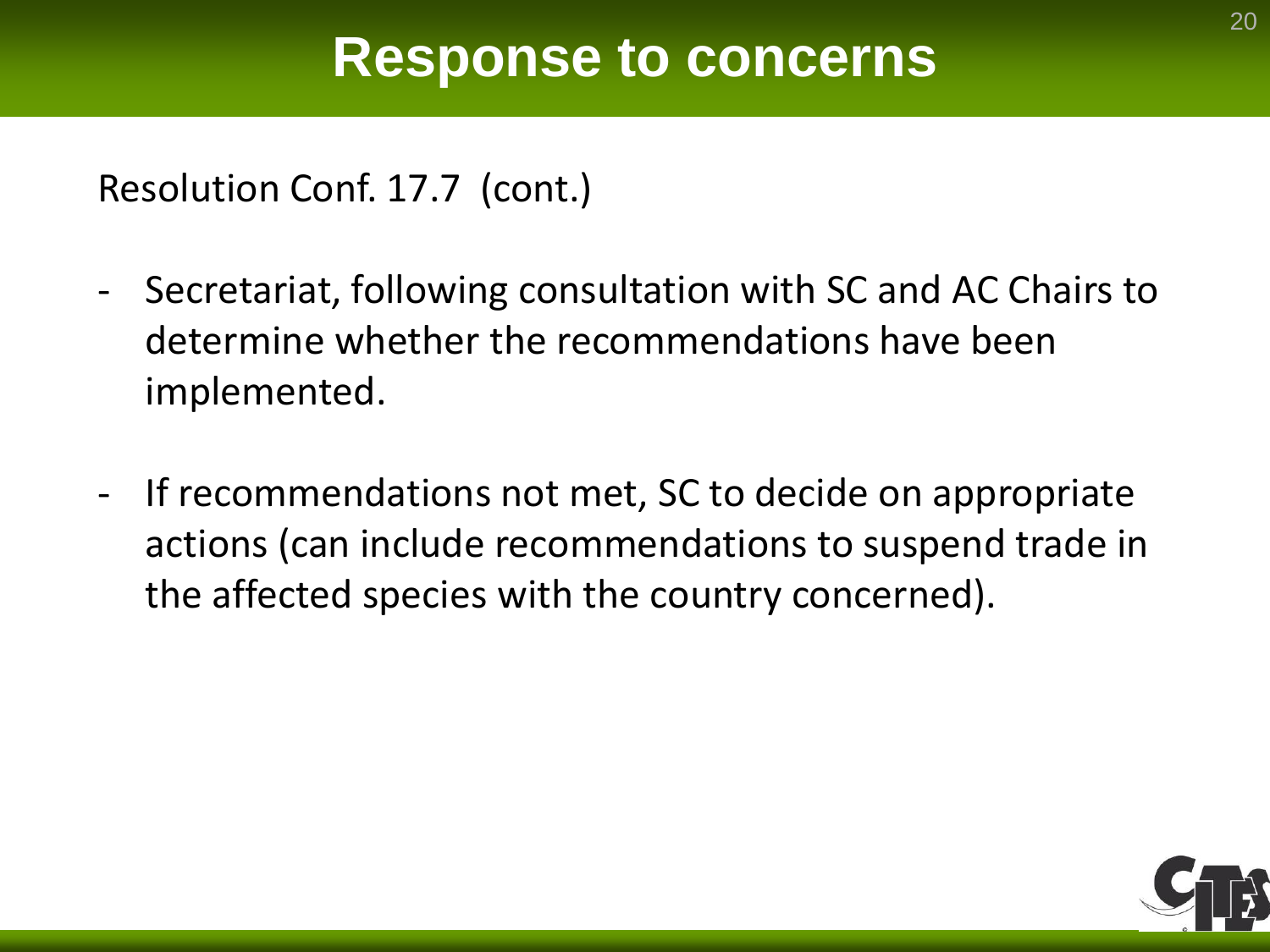#### **Response to concerns**

Resolution Conf. 17.7

- *Secretariat/consultants report on trade using criteria in para 2 a) i)-vi) to identify possible problems*
- Must use the criteria well to address AC/Parties' concerns
- 29<sup>th</sup> Animals Committee meeting in July 2017 to discuss first selection of cases!

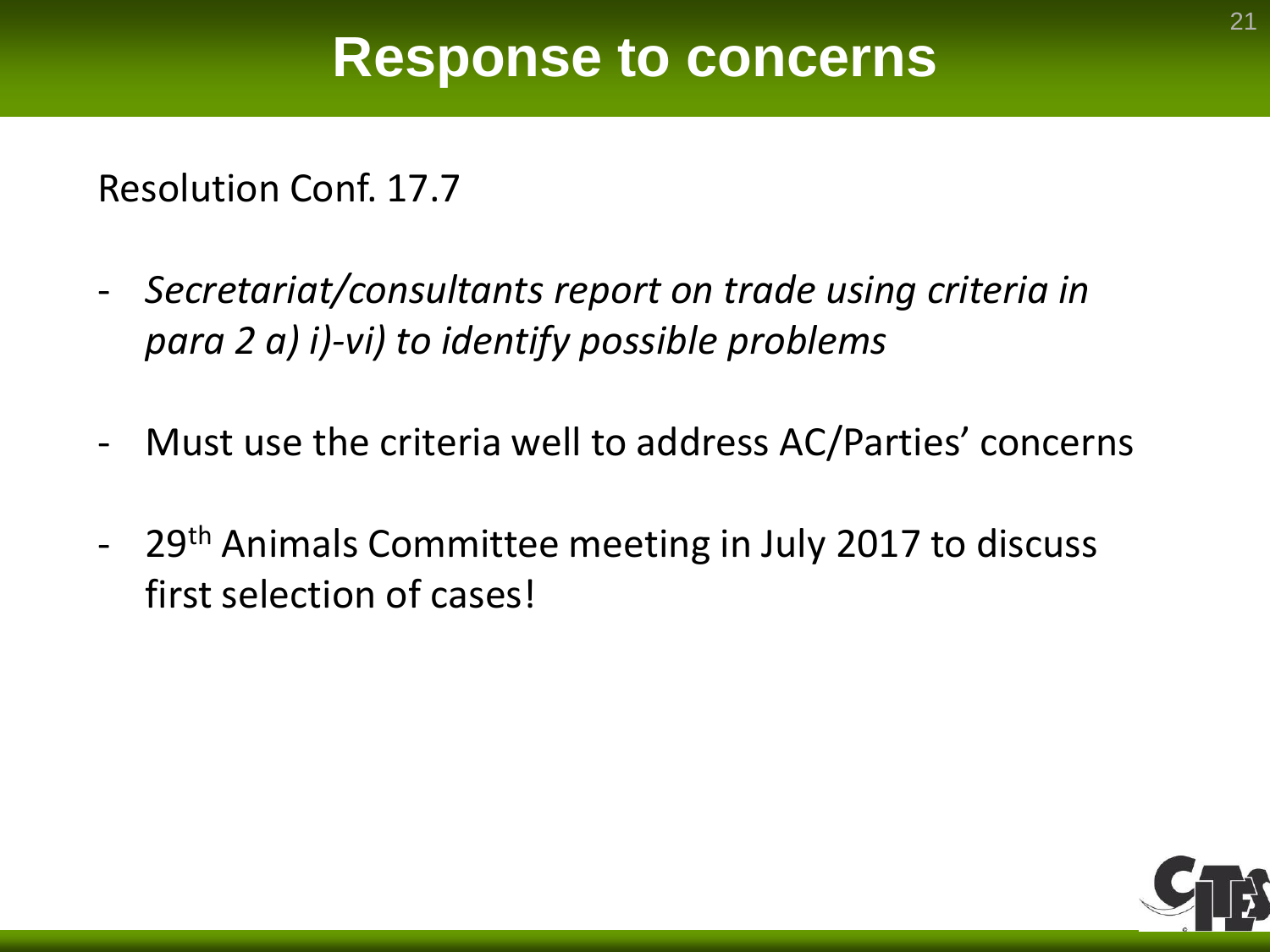#### **Other CoP17 instructions on captive breeding** 22

- Reflection on how the first experiences of Resolution Conf. 17.7 have gone (Decisions 17.103, 104 and 107)
- Guidance on verifying legal acquisition of founder stock of captive-bred species for export (Decision 17.66)
- Report on pangolins in captivity and captive-breeding (Decision 17.239)
- Improving controls on facilities keeping Asian big cats in captivity (Decisions 17.224, 226, 227 and 229)

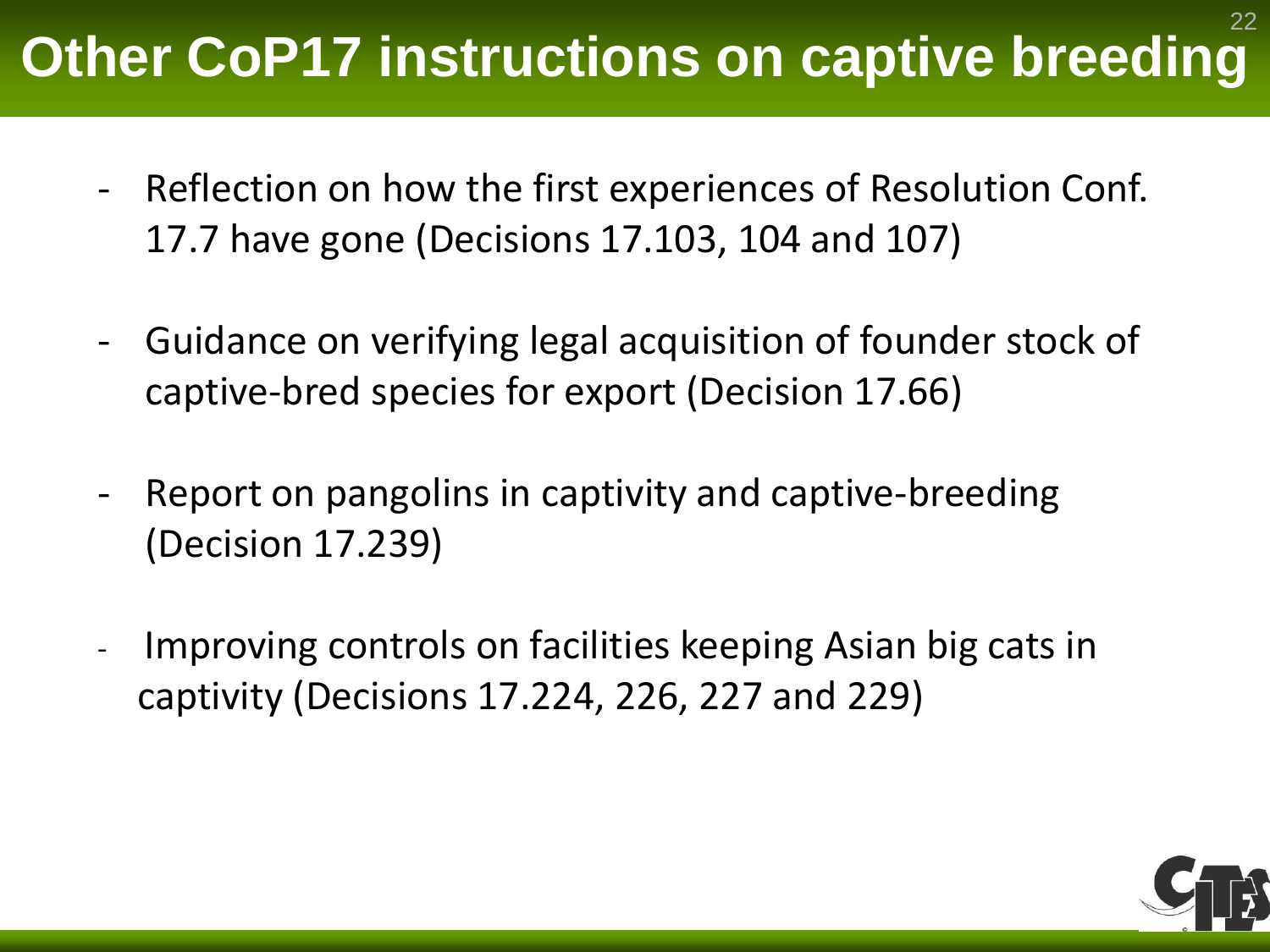#### **Other CoP17 instructions on captive breeding** 23

- Benin, Ghana and Togo to improve systems to monitor captive breeding of Calabar ground boa *Calabaria reinhardtii* (Decsions 17.276)
- Workshop on monitoring and controlling captive-breeding operations for Asian snakes (Decision 17.284)
- Guidance on differentiating tortoises and freshwater turtles from wild and from captive-bred/ranched sources (Decision 17.291)

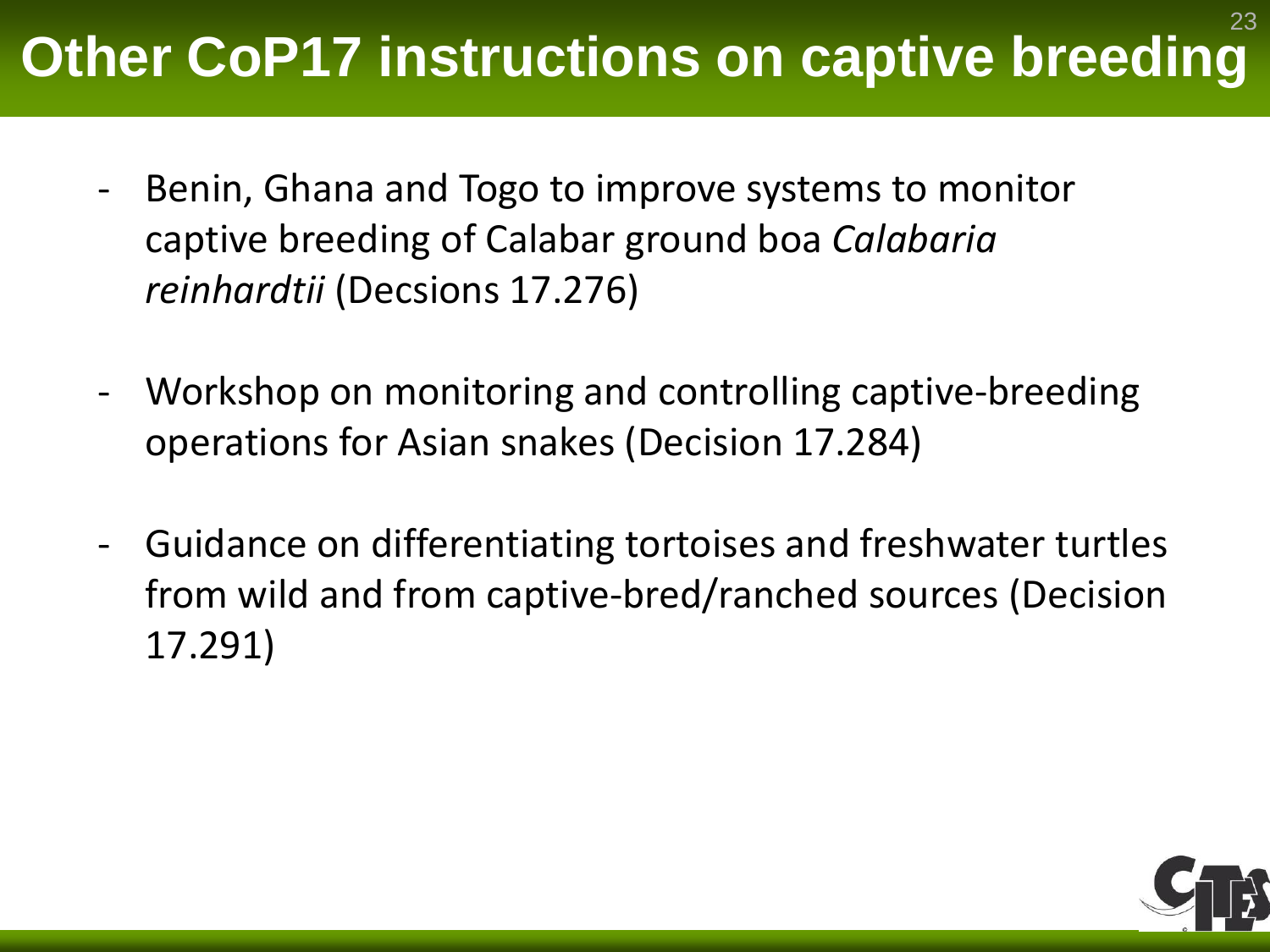#### **Other CoP17 instructions on captive breeding** 24

- Capacity-building using *Guidance for inspection of captive breeding and ranching facilities* and *Application of CITES Source Codes* materials approved by the Standing Committee (Decision 17.102)
- Broad review of all CITES' provisions for controls on captive bred and ranched specimens (Decision 17.101 and 106)